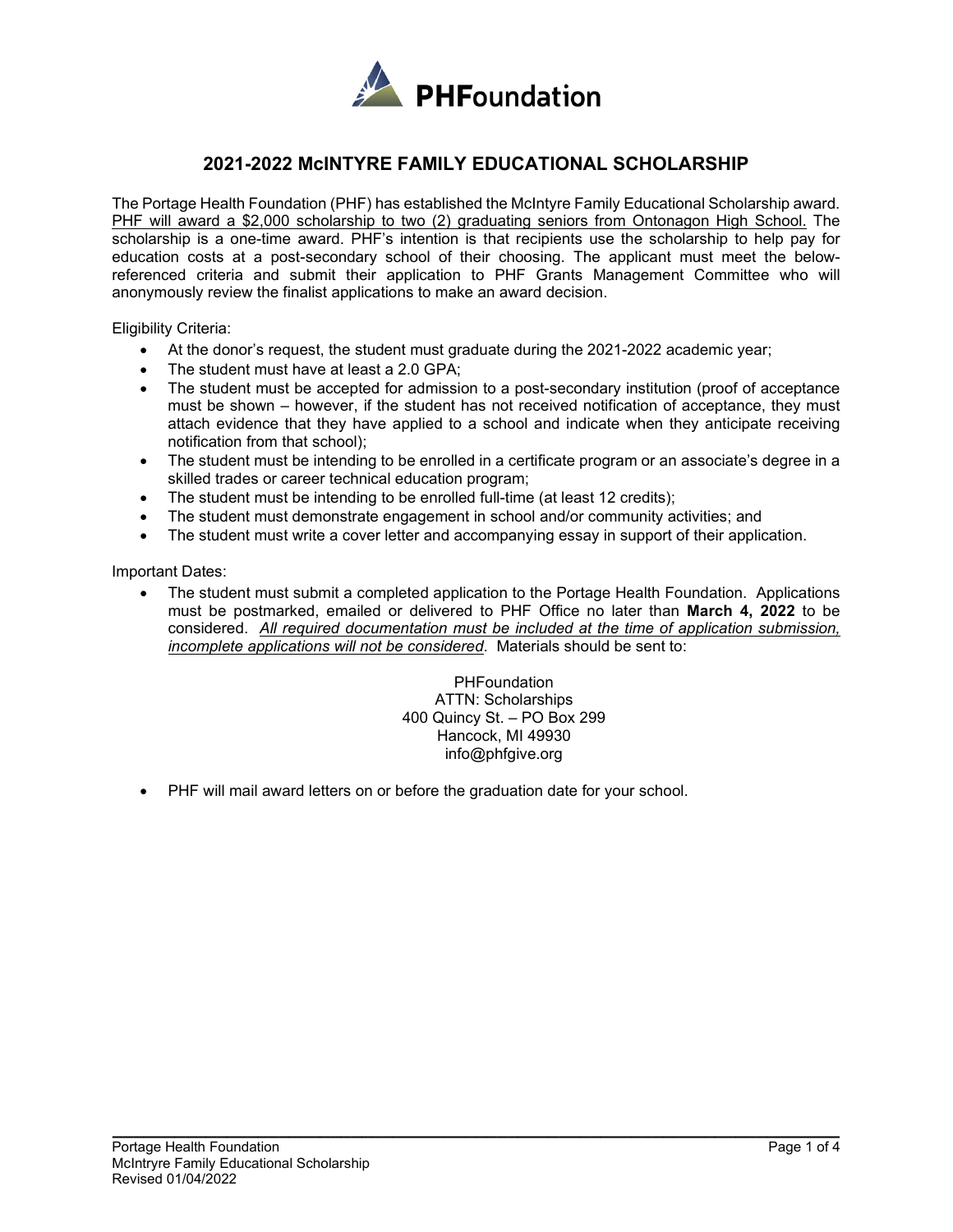

| Date: _________________________ |                                                                                                                                                                                                                       |
|---------------------------------|-----------------------------------------------------------------------------------------------------------------------------------------------------------------------------------------------------------------------|
|                                 |                                                                                                                                                                                                                       |
|                                 |                                                                                                                                                                                                                       |
|                                 |                                                                                                                                                                                                                       |
|                                 |                                                                                                                                                                                                                       |
|                                 | Cumulative GPA: (Please include high school transcript)                                                                                                                                                               |
| hearing from that school):      | School(s) Accepted for Admission (must include proof of acceptance - if you have not received a notification<br>of acceptance, please submit proof that you have applied to a school and indicate when you anticipate |
|                                 |                                                                                                                                                                                                                       |
|                                 | Intended Degree/Certification:   Certificate   Associate Degree                                                                                                                                                       |
|                                 | Please list any related coursework you have studied with corresponding dates:                                                                                                                                         |
|                                 |                                                                                                                                                                                                                       |
|                                 |                                                                                                                                                                                                                       |
|                                 | Please list any volunteer work you have participated in with corresponding dates:                                                                                                                                     |
|                                 |                                                                                                                                                                                                                       |
|                                 | Please list your extracurricular activities (within and/or outside of school) with corresponding dates:                                                                                                               |
|                                 |                                                                                                                                                                                                                       |
|                                 |                                                                                                                                                                                                                       |
|                                 |                                                                                                                                                                                                                       |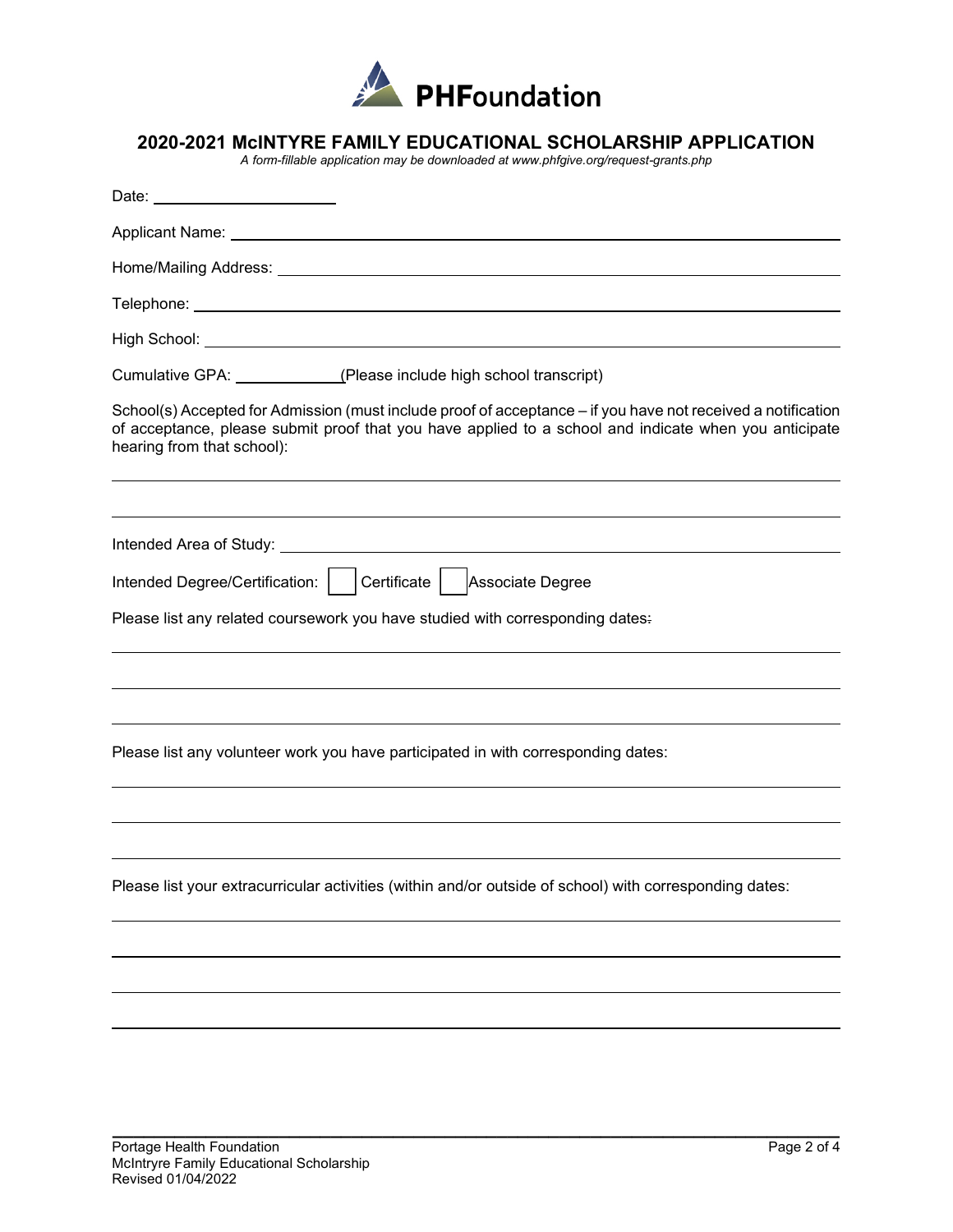

### **2020-2021 McINTYRE FAMILY EDUCATIONAL SCHOLARSHIP APPLICATION – CONTINUED**

Students, please prepare a one-page cover letter that addresses the following questions:

- Why do you want to continue your education;
- What do you hope to accomplish academically while continuing your education;
- How do you hope to use your education once you have completed your training; and
- How does your ongoing education relate to the Portage Health Foundation's mission?

*"To positively influence a healthier community through enhanced philanthropy and collaboration."*

In addition to the cover letter, please prepare a one-page essay that answers the following question:

• Describe a challenge you have overcome?

Students must submit completed applications to the Portage Health Foundation. Applications must be postmarked, emailed or delivered to PHF Office no later than **March 4, 2022,** to be considered. *Incomplete applications will not be considered*.

#### **STATEMENT OF ACCURACY FOR STUDENTS**

I hereby affirm that all the above information provided by me is true and correct to the best of my knowledge. I also consent that if chosen as a scholarship winner, my picture may be taken and used to promote the scholarship program.

I hereby understand that if chosen as a scholarship winner, according to PHF scholarship policy, it is my responsibility to remit to PHF the appropriate information for my scholarship to be paid directly to my educational institution or program.

I hereby understand I will not submit this application without all required attachments and supporting information. Incomplete applications or applications that do not meet eligibility criteria will not be considered for this scholarship.

Signature of scholarship applicant: **with a set of set of scholarship applicant: Example 20** 

#### **STATEMENT OF SUPPORT BY GUIDANCE COUNSELOR OR PRINCIPAL**

I hereby affirm that this application meets the criteria set forth by this scholarship program and that I support this application for submission to the PHF scholarship program.

High School: \_\_\_\_\_\_\_\_\_\_\_\_\_\_\_\_\_\_\_\_\_\_\_\_\_\_\_\_\_\_\_\_\_\_\_\_\_\_\_\_\_\_

Signature of Guidance Counselor or Principal: \_\_\_\_\_\_\_\_\_\_\_\_\_\_\_\_\_\_\_\_\_\_\_\_\_\_\_\_\_\_\_\_\_\_\_\_\_\_\_\_\_\_\_\_\_\_\_

Printed Name/Contact Information: \_\_\_\_\_\_\_\_\_\_\_\_\_\_\_\_\_\_\_\_\_\_\_\_\_\_\_\_\_\_\_\_\_\_\_\_\_\_\_\_\_\_\_\_\_\_\_\_\_\_\_\_\_\_\_\_